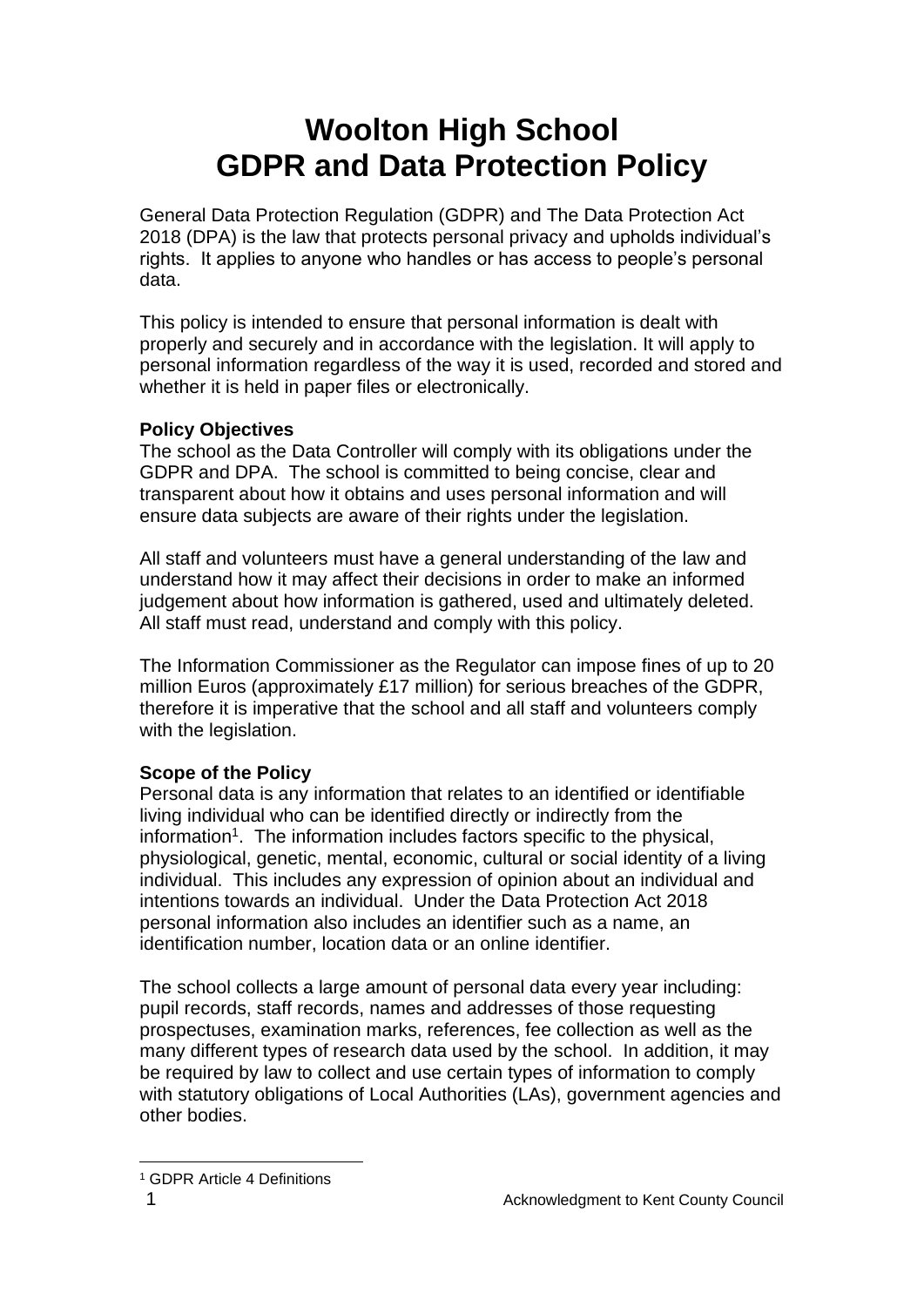## **The Principles**

The principles set out in the GDPR must be adhered to when processing personal data:

- 1. Personal data must be processed lawfully, fairly and in a transparent manner (**lawfulness, fairness and transparency**)
- 2. Personal data shall be collected for specified, explicit and legitimate purposes and not further processed in a manner that is incompatible with those purposes (**purpose limitation**)
- 3. Personal data shall be adequate, relevant and limited to what is necessary in relation to the purpose(s) for which they are processed (**data minimisation**)
- 4. Personal data shall be accurate and where necessary kept up to date and every reasonable step must be taken to ensure that personal data that are inaccurate are erased or rectified without delay (**accuracy**).
- 5. Personal data shall be kept in a form which permits identification of data subjects for no longer than is necessary for the purpose for which the personal data is processed (**storage limitation**)
- 6. Appropriate technical and organisational measures shall be taken to safeguard the rights and freedoms of the data subject and to ensure that personal information is processed in a manner that ensures appropriate security of the personal data and protects against unauthorised or unlawful processing of personal data and against accidental loss or destruction of, or damage to, personal data (**integrity and confidentiality**).

# **Transfer Limitation**

In addition, personal data shall not be transferred to a country outside the EEA unless that country or territory ensures an adequate level of protection for the rights and freedoms of data subjects in relation to the processing of personal data as determined by the European Commission or where the organisation receiving the data has provided adequate safeguards $2$ .

This means that individuals' rights must be enforceable and effective legal remedies for individuals must be available following the transfer. It may also be possible to transfer data where the data subject has provided explicit consent or for other limited reasons. Staff and volunteers should contact the DPO if they require further assistance with a proposed transfer of personal data outside of the EEA.

<sup>&</sup>lt;sup>2</sup> These may be provided by a legally binding agreement between public authorities or bodies, standard data protection clauses provided by the ICO or certification under an approved mechanism.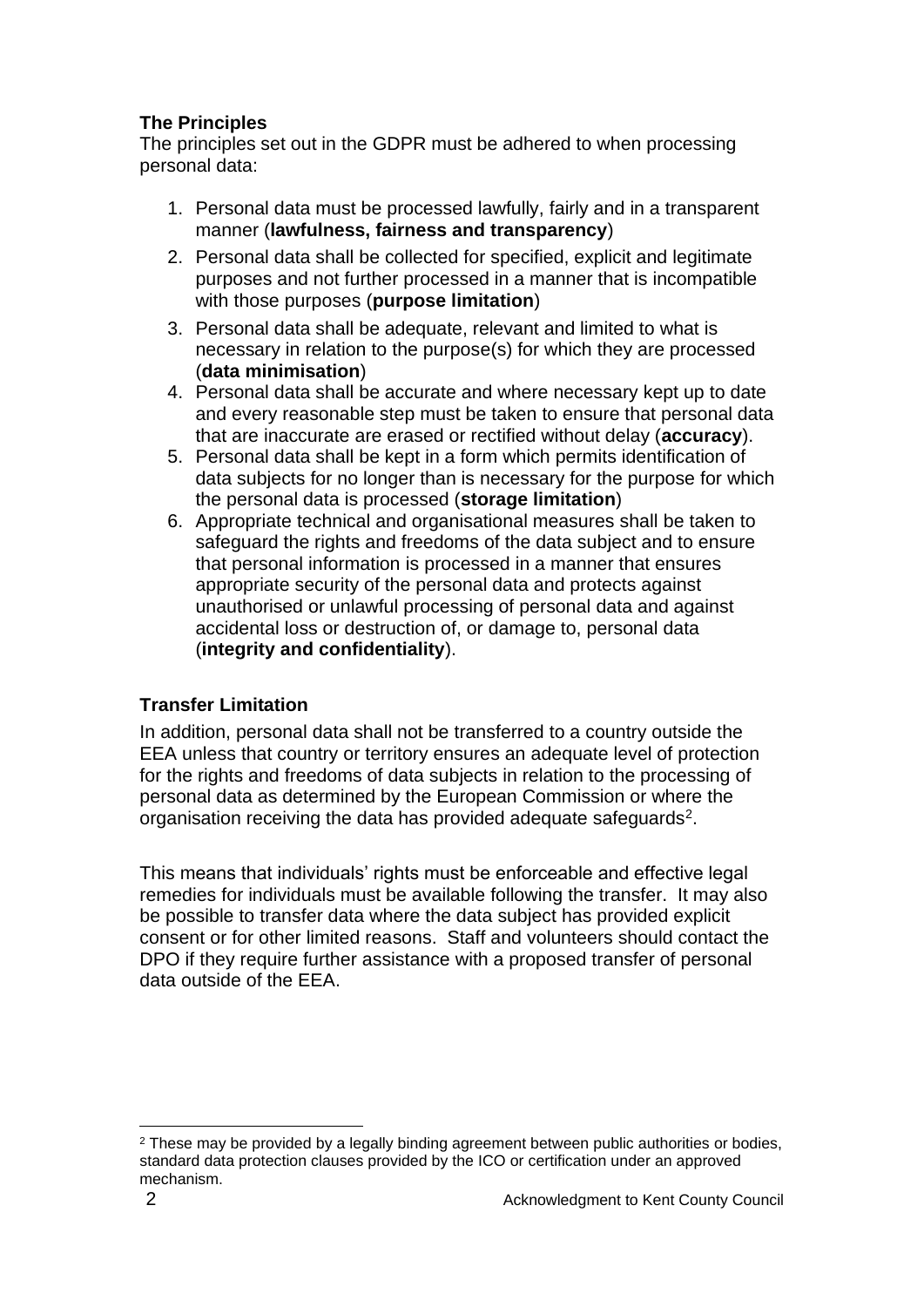## **Lawful Basis for processing personal information**

Before any processing activity starts for the first time, and then regularly afterwards, the purpose(s) for the processing activity and the most appropriate lawful basis (or bases) for that processing must be selected:

- Processing is necessary for the performance of a task carried out in the public interest or in the exercise of official authority vested in the school
- Processing is necessary for the performance of a contract to which the data subject is party, or in order to take steps at the request of the data subject prior to entering into a contract
- Processing is necessary for compliance with a legal obligation to which the data controller is subject
- Processing is necessary in order to protect the vital interests of the data subject or of another natural person
- Processing is necessary for the purposes of the legitimate interests pursued by the data controller or by a third party<sup>3</sup>
- The data subject has given consent to the processing of his or her data for one or more specific purposes. Agreement must be indicated clearly either by a statement or positive action to the processing. Consent requires affirmative action so silence, pre-ticked boxes or inactivity are unlikely to be sufficient. If consent is given in a document which deals with other matters, the consent must be kept separate from those other matters

Data subjects must be easily able to withdraw consent to processing at any time and withdrawal must be promptly honoured. Consent may need to be reviewed if personal data is intended to be processed for a different and incompatible purpose which was not disclosed when the data subject first gave consent.

The decision as to which lawful basis applies must be documented, to demonstrate compliance with the data protection principles and include information about both the purposes of the processing and the lawful basis for it in the school's relevant privacy notice(s).

When determining whether legitimate interests are the most appropriate basis for lawful processing (only where appropriate outside the school's public tasks) a legitimate interest's assessment must be carried out and recorded.

<sup>&</sup>lt;sup>3</sup> The GDPR states that legitimate interests do not apply to processing carried out by public authorities in the performance of their tasks, Article 6 However, the ICO indicates that where there are other legitimate purposes outside the scope of the tasks as a public authority, legitimate interests may be considered where appropriate (particularly relevant for public authorities with commercial interests).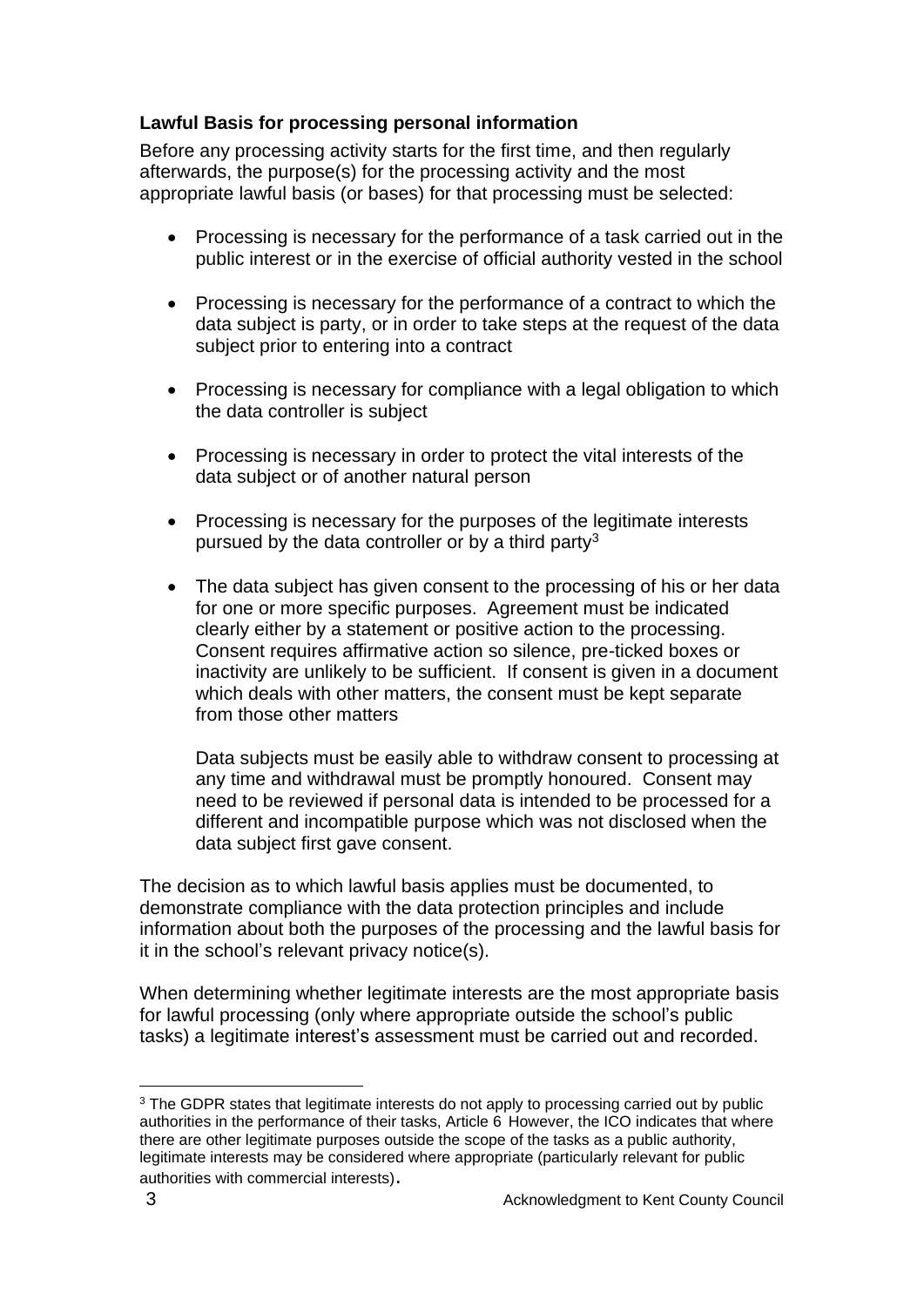Where a significant privacy impact is identified, a data protection impact assessment (DPIA) may also need to be conducted.

## **Sensitive Personal Information**

Processing of sensitive personal information (known as 'special categories of personal data') is prohibited<sup>4</sup> unless a lawful special condition for processing is identified.

Sensitive personal information is data which reveals racial or ethnic origin, political opinions, religious or philosophical beliefs, trade union membership, sex life or orientation or is genetic or biometric data which uniquely identifies a natural person.

Sensitive personal information will only be processed if:

- There is a lawful basis for doing so as identified on previous page
- One of the special conditions for processing sensitive personal information applies:
	- (a) the individual ('data subject') has given explicit consent (which has been clearly explained in a Privacy Notice)
	- (b) the processing is necessary for the purposes of exercising the employment law rights or obligations of the school or the data subject
	- (c) the processing is necessary to protect the data subject's vital interests, and the data subject is physically incapable of giving consent
	- (d) the processing is carried out in the course of its legitimate activities with appropriate safeguards by a foundation, association or any other not-for-profit body with a political, philosophical, religious or trade-union aim
	- (e) the processing relates to personal data which are manifestly made public by the data subject
	- (f) the processing is necessary for the establishment, exercise or defence of legal claims
	- (g) the processing is necessary for reasons of substantial public interest
	- (h) the processing is necessary for purposes of preventative or occupational medicine, for the assessment of the working capacity of the employee, the provision of social care and the management of social care systems or services
	- (i) the processing is necessary for reasons of public interest in the area of public health.

<sup>4</sup> GDPR, Article 9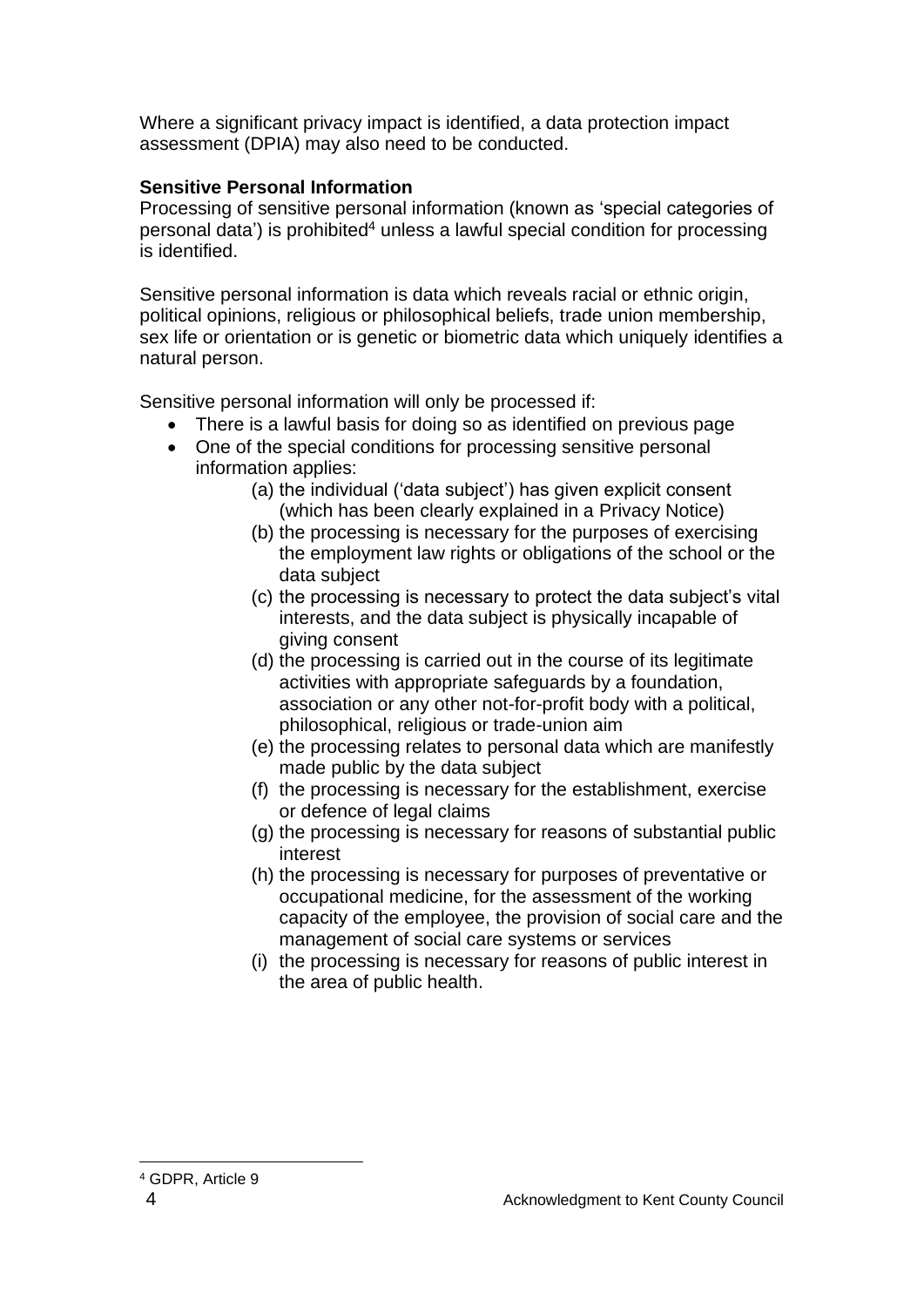The school's privacy notice(s) set out the types of sensitive personal information that it processes, what it is used for, the lawful basis for the processing and the special condition that applies.

Sensitive personal information will not be processed until an assessment has been made of the proposed processing as to whether it complies with the criteria above and the individual has been informed (by way of a privacy notice or consent) of the nature of the processing, the purposes for which it is being carried out and the legal basis for it.

Unless the School can rely on another legal basis of processing, explicit consent is usually required for processing sensitive personal data. Evidence of consent will need to be captured and recorded so that the school can demonstrate compliance with the Data Protection Act 2018.

#### **Automated Decision Making**

Where the school carries out automated decision making (including profiling) it must meet all the principles and have a lawful basis for the processing. Explicit consent will usually be required for automated decision making (unless it is authorised by law or it is necessary for the performance of or entering into a contract).

Additional safeguards and restrictions apply in the case of solely automated decision-making, including profiling. The school must as soon as reasonably possible, notify the data subject in writing that a decision has been taken based on solely automated processing and that the data subject may request the school to reconsider or take a new decision. If such a request is received staff must contact the DPO as the school must reply within 21 days.

#### **Data Protection Impact Assessments (DPIA)**

All data controllers are required to implement 'Privacy by Design' when processing personal data.

This means the school's processes must embed privacy considerations and incorporate appropriate technical and organisational measures (like pseudonymisation) in an effective manner to ensure compliance with data privacy principles.

Where processing is likely to result in high risk to an individual's data protection rights (for example where a new technology is being implemented) a DPIA must be carried out to assess:

- whether the processing is necessary and proportionate in relation to its purpose
- the risks to individuals
- what measures can be put in place to address those risks and protect personal information.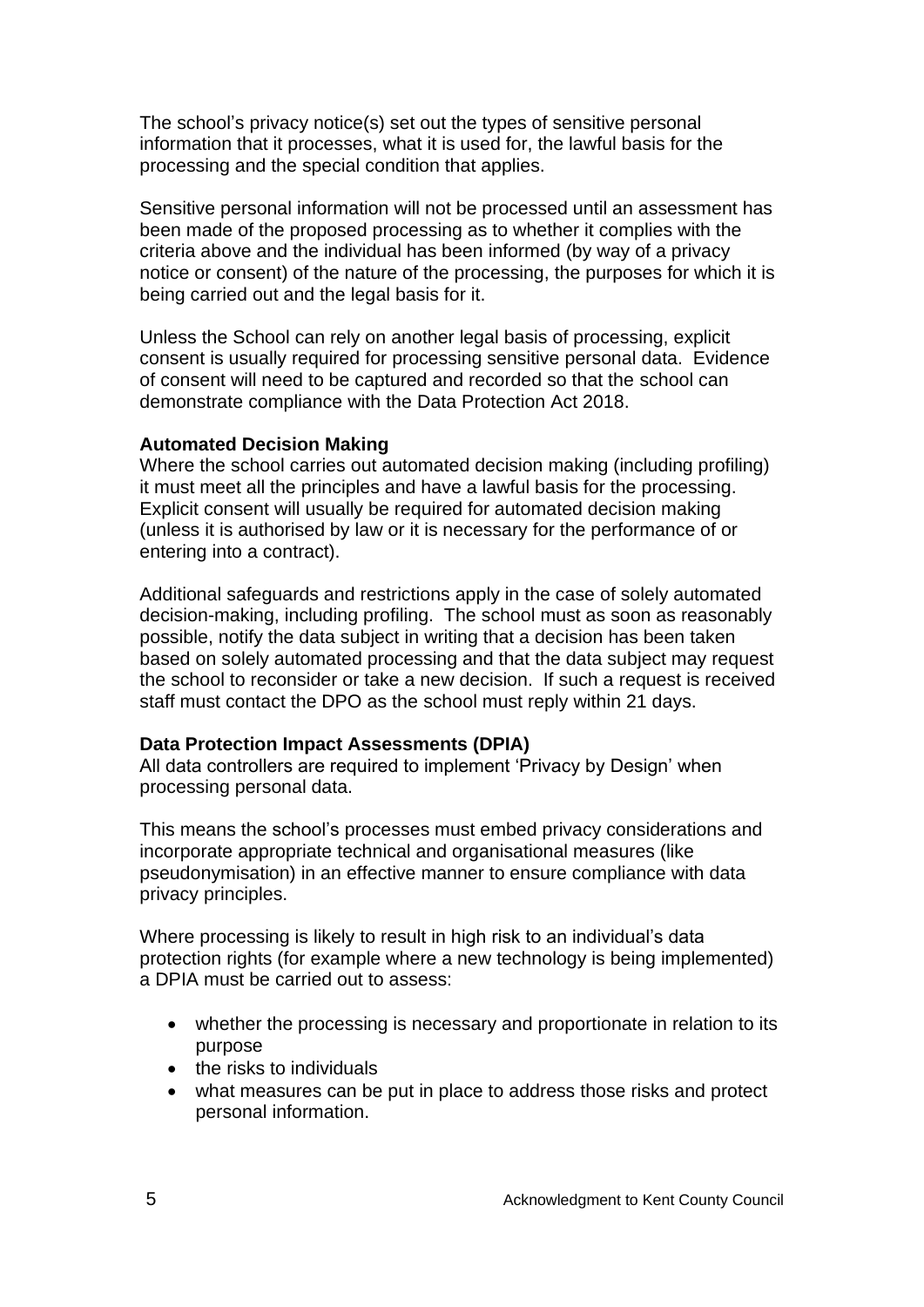Staff should adhere to the Data Protection Toolkit for Schools from the DfE with reference to the DPIA template.

When carrying out a DPIA, staff should seek the advice of the DPO for support and guidance and once complete, refer the finalised document to the DPO for sign off.

## **Documentation and records**

Written records of processing activities must be kept and recorded including:

- the name(s) and details of individuals or roles that carry out the processing
- the purposes of the processing
- a description of the categories of individuals and categories of personal data
- categories of recipients of personal data
- details of transfers to third countries, including documentation of the transfer mechanism safeguards in place
- retention schedules
- a description of technical and organisational security measures.

As part of the school's record of processing activities the DPO will document, or link to documentation on:

- information required for privacy notices
- records of consent
- controller-processor contracts
- the location of personal information;
- DPIAs and
- Records of data breaches.

Records of processing of sensitive information are kept on:

- The relevant purposes for which the processing takes place, including why it is necessary for that purpose
- The lawful basis for our processing and
- Whether the personal information is retained or erased in accordance with the Retention Schedule and, if not, the reasons for not following the policy.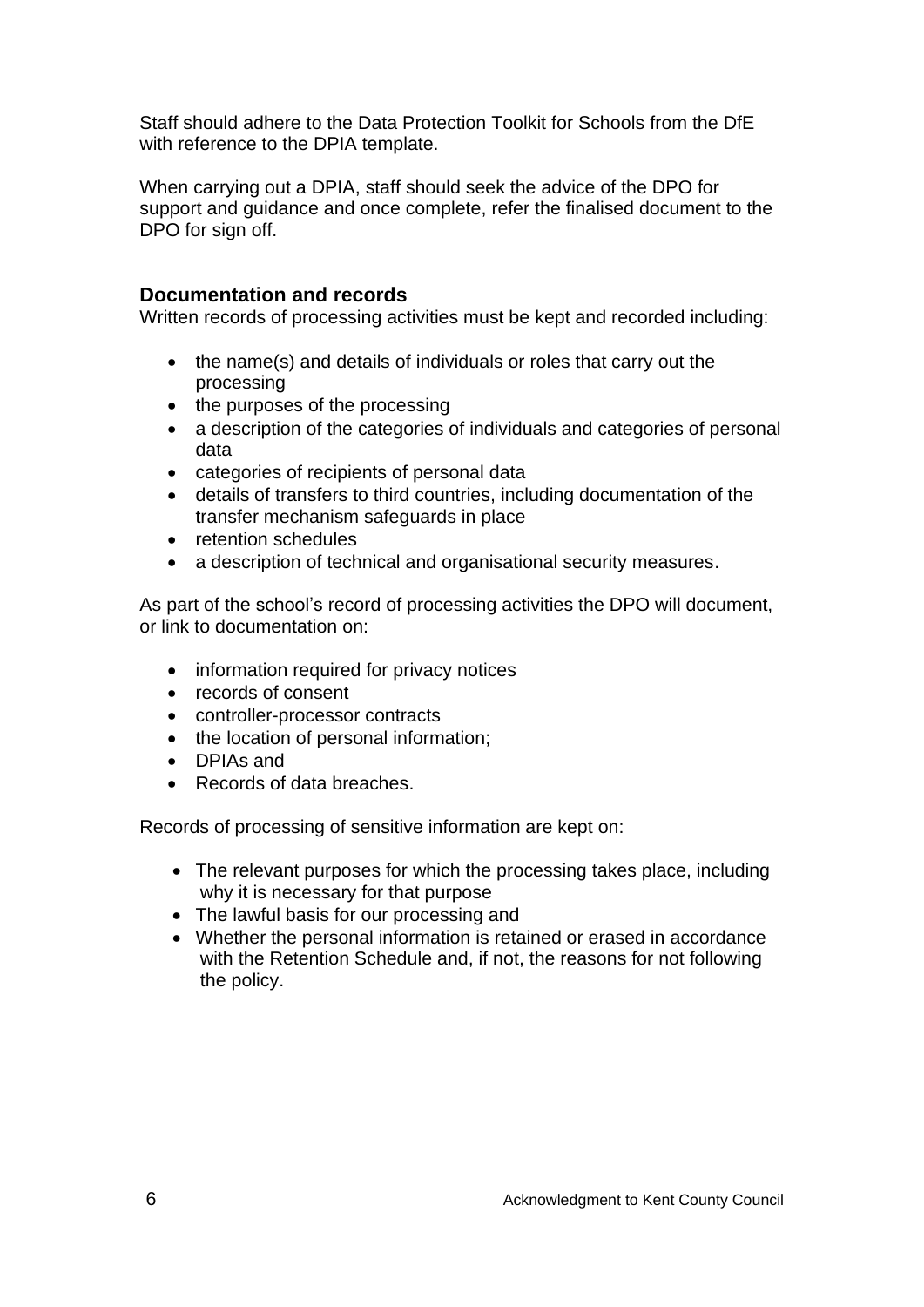The school should conduct regular reviews of the personal information it processes and update its documentation accordingly. This may include:

- Carrying out information audits to find out what personal information is held
- Talking to staff about their processing activities
- Reviewing policies, procedures, contracts and agreements to address retention, security and data sharing.

## **Privacy Notice**

The school will issue privacy notices as required, informing data subjects (or their parents, depending on age of the pupil, if about pupil information) about the personal information that it collects and holds relating to individual data subjects, how individuals can expect their personal information to be used and for what purposes.

When information is collected directly from data subjects, including for HR or employment purposes, the data subject shall be given all the information required by the Data Protection Act 2018 including the identity of the DPO, how and why the school will use, process, disclose, protect and retain that personal data through a privacy notice (which must be presented when the data subject first provides the data).

When information is collected indirectly (for example from a third party or publicly available source) the data subject must be provided with all the information required by the GDPR as soon as possible after collecting or receiving the data. The school must also check that the data was collected by the third party in accordance with the GDPR and on a basis which is consistent with the proposed processing of the personal data.

The school will take appropriate measures to provide information in privacy notices in a concise, transparent, intelligible and easily accessible form, using clear and plain language.

The school will issue a minimum of two privacy notices, one for pupil information, and one for workforce information, and these will be reviewed in line with any statutory or contractual changes.

## **Purpose Limitation**

Personal data must be collected only for specified, explicit and legitimate purposes. It must not be further processed in any manner incompatible with those purposes.

Personal data must not be used for new, different or incompatible purposes from that disclosed when it was first obtained unless the data subject has been informed of the new purposes and they have consented where necessary.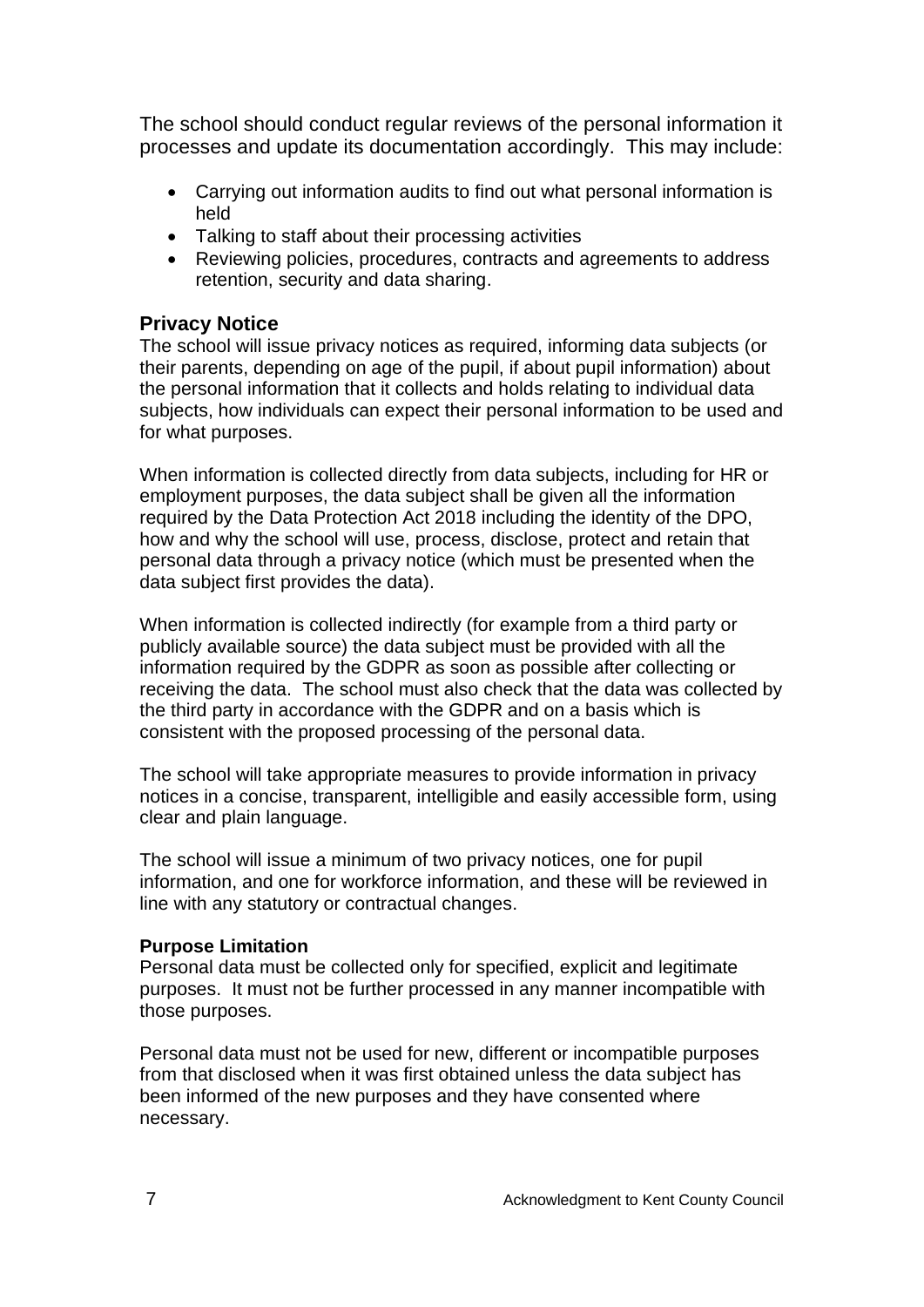## **Data minimisation**

Personal data must be adequate, relevant and limited to what is necessary in relation to the purposes for which it is processed.

Staff may only process data when their role requires it. Staff must not process personal data for any reason unrelated to their role.

The school maintains a Retention Schedule to ensure personal data is deleted after a reasonable time for the purpose for which it was being held, unless a law requires such data to be kept for a minimum time. Staff must take all reasonable steps to destroy or delete all personal data that is held in its systems when it is no longer required in accordance with the Schedule. This includes requiring third parties to delete such data where applicable.

Staff must ensure that data subjects are informed of the period for which data is stored and how that period is determined in any applicable Privacy Notice.

#### **Individual Rights**

Staff and students as well as any other 'data subjects' have the following rights in relation to their personal information:

- To be informed about how, why and on what basis that information is processed *(see the relevant privacy notice)*
- To obtain confirmation that personal information is being processed and to obtain access to it and certain other information, by making a subject access request *(see Appendix 1 - Procedure for Access to Personal Information)*
- To have data corrected if it is inaccurate or incomplete
- To have data erased if it is no longer necessary for the purpose for which it was originally collected/processed, or if there are no overriding legitimate grounds for the processing ('the right to be forgotten')
- To restrict the processing of personal information where the accuracy of the information is contested, or the processing is unlawful (but you do not want the data to be erased) or where the school no longer need the personal information, but you require the data to establish, exercise or defend a legal claim
- To restrict the processing of personal information temporarily where you do not think it is accurate (and the school are verifying whether it is accurate), or where you have objected to the processing (and the school are considering whether the school's legitimate grounds override your interests)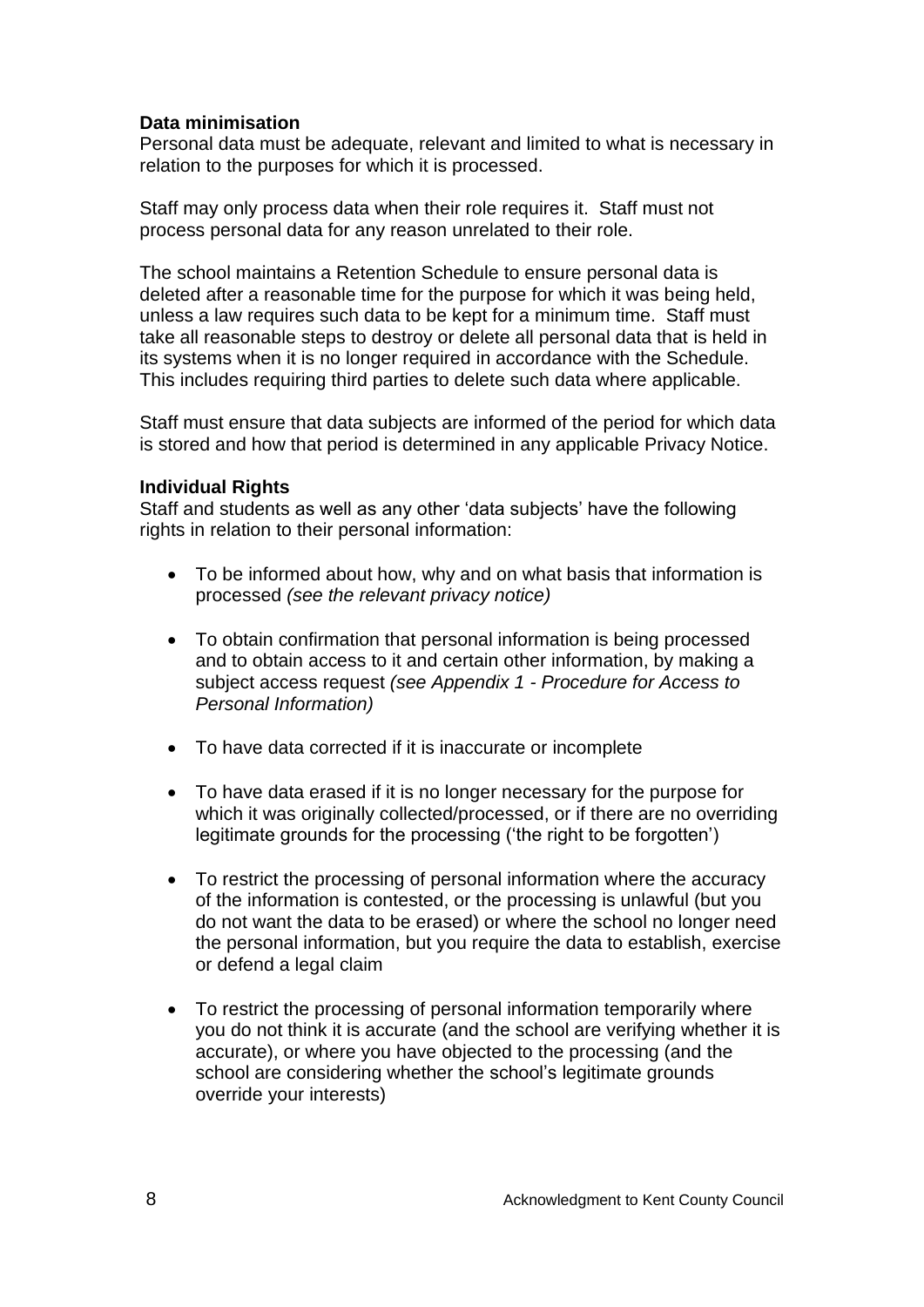- In limited circumstances to receive or ask for their personal data to be transferred to a third party in a structured, commonly used and machine-readable format
- To withdraw consent to processing at any time (if applicable)
- To request a copy of an agreement under which personal data is transferred outside of the EEA.
- To object to decisions based solely on automated processing, including profiling
- To be notified of a data breach which is likely to result in high risk to their rights and obligations
- To make a complaint to the ICO or a Court.

#### **Individual Responsibilities**

During their employment, staff may have access to the personal information of other members of staff, suppliers, clients or the public. The school expects staff to help meet its data protection obligations to those individuals.

If you have access to personal information, you must:

- only access the personal information that you have authority to access and only for authorised purposes
- only allow other staff to access personal information if they have appropriate authorisation
- only allow individuals who are not school staff to access personal information if you have specific authority to do so
- keep personal information secure (e.g. by complying with rules on access to premises, computer access, password protection and secure file storage and destruction in accordance with the school's policies).
- not remove personal information, or devices containing personal information (or which can be used to access it) from the school's premises unless appropriate security measures are in place (such as pseudonymisation, encryption or password protection) to secure the information and the device
- not store personal information on local drives or on personal devices that are used for work purposes.

## **Information Security**

The school will use appropriate technical and organisational measures to keep personal information secure, to protect against unauthorised or unlawful processing and against accidental loss, destruction or damage.

All staff are responsible for keeping information secure in accordance with the legislation and must follow their school's acceptable usage policy.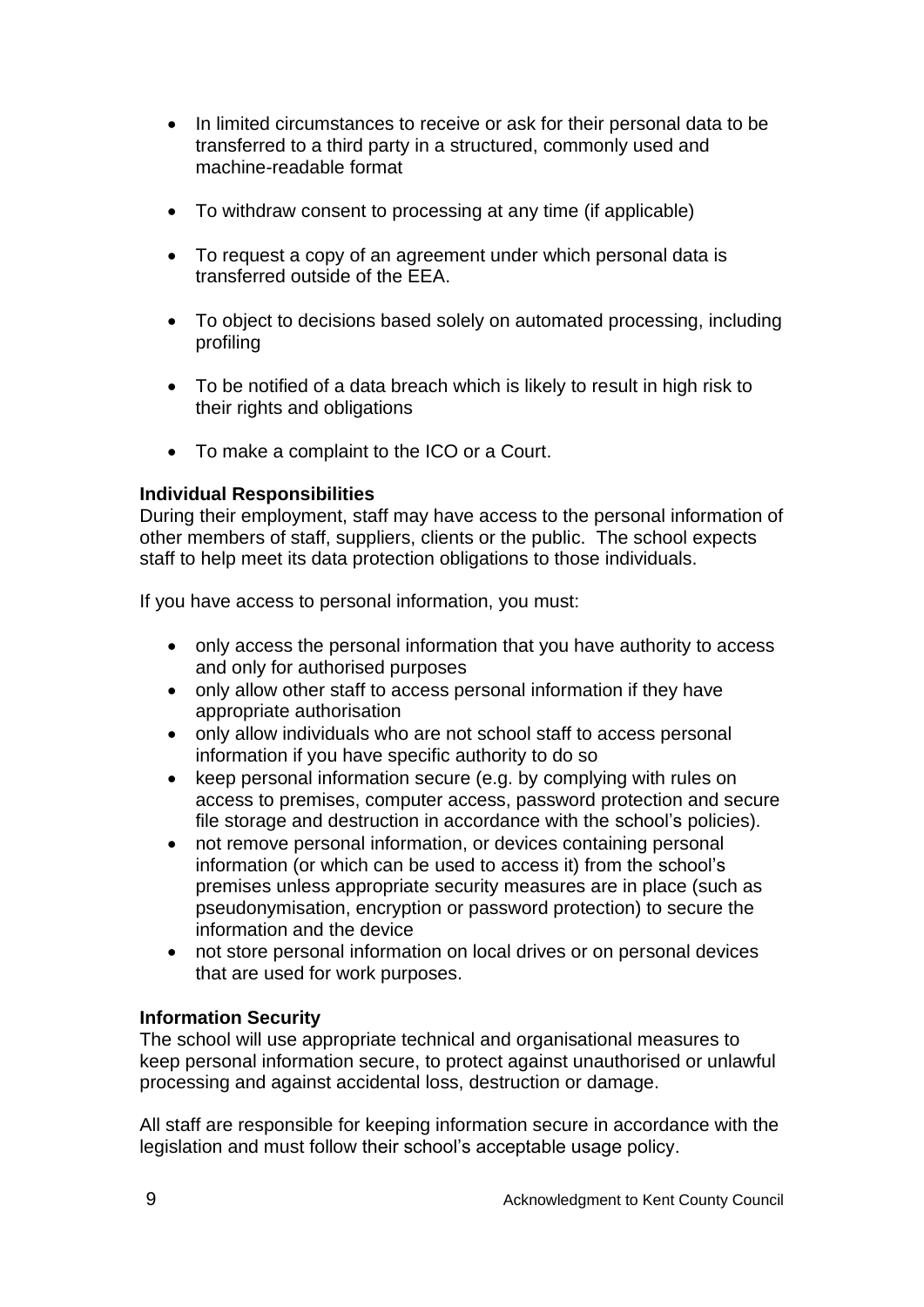The school will develop, implement and maintain safeguards appropriate to its size, scope and business, its available resources, the amount of personal data that it owns or maintains on behalf of others and identified risks (including use of encryption and pseudonymisation where applicable). It will regularly evaluate and test the effectiveness of those safeguards to ensure security of processing.

Staff must guard against unlawful or unauthorised processing of personal data and against the accidental loss of, or damage to, personal data. Staff must exercise particular care in protecting sensitive personal data from loss and unauthorised access, use or disclosure.

Staff must follow all procedures and technologies put in place to maintain the security of all personal data from the point of collection to the point of destruction. Staff may only transfer personal data to third-party service providers who agree in writing to comply with the required policies and procedures and who agree to put adequate measures in place, as requested.

Staff must maintain data security by protecting the **confidentiality, integrity and availability** of the personal data, defined as follows:

**Confidentiality** means that only people who have a need to know and are authorised to use the personal data can access it.

**Integrity** means that personal data is accurate and suitable for the purpose for which it is processed.

**Availability** means that authorised users can access the personal data when they need it for authorised purposes.

Staff must comply with and not attempt to circumvent the administrative, physical and technical safeguards the school has implemented and maintains in accordance with the GDPR and DPA.

Where the school uses external organisations to process personal information on its behalf, additional security arrangements need to be implemented in contracts with those organisations to safeguard the security of personal information. Contracts with external organisations must provide that:

- the organisation may only act on the written instructions of the school
- those processing data are subject to the duty of confidence
- appropriate measures are taken to ensure the security of processing
- sub-contractors are only engaged with the prior consent of the school and under a written contract
- the organisation will assist the school in providing subject access and allowing individuals to exercise their rights in relation to data protection
- the organisation will delete or return all personal information to the school as requested at the end of the contract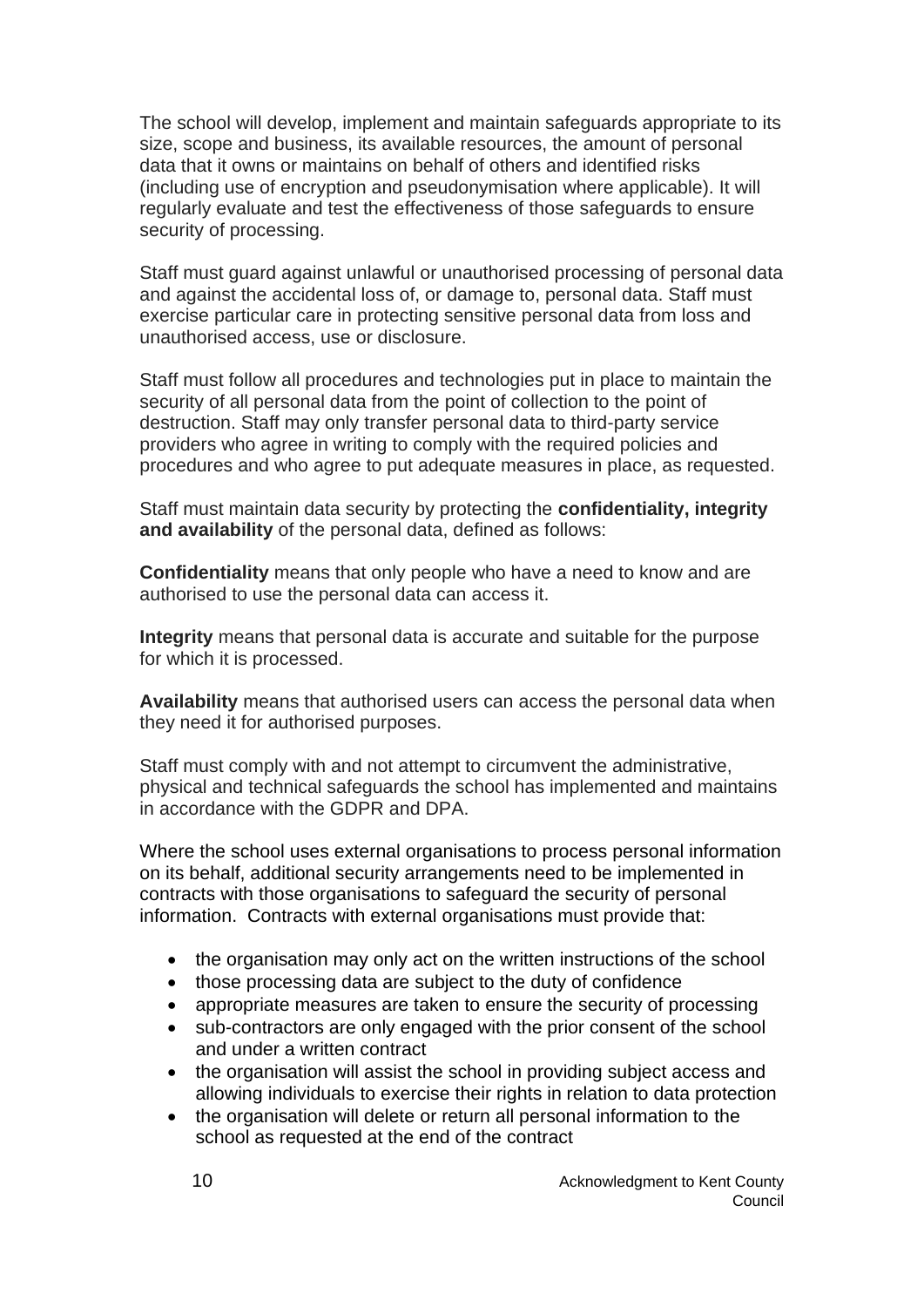• the organisation will submit to audits and inspections, provide the school with whatever information it needs to ensure that they are both meeting their data protection obligations, and tell the school immediately if it does something infringing data protection law.

Before any new agreement involving the processing of personal information by an external organisation is entered into, or an existing agreement is altered, the relevant staff must seek approval from the DPO.

#### **Storage and retention of personal information**

Personal data will be kept securely in accordance with the school's data protection obligations.

Personal data should not be retained for any longer than necessary. The length of time data should be retained will depend upon the circumstances, including the reasons why personal data was obtained. Staff should adhere to the LCC Schools Retention Schedule on Ed-net.

Personal information that is no longer required will be deleted in accordance with the Schools Record Retention Schedule.

## **Data breaches**

A data breach may take many different forms:

- Loss or theft of data or equipment on which personal information is stored
- Unauthorised access to or use of personal information either by a member of staff or third party
- Loss of data resulting from an equipment or systems (including hardware or software) failure
- Human error, such as accidental deletion or alteration of data
- Unforeseen circumstances, such as a fire or flood
- Deliberate attacks on IT systems, such as hacking, viruses or phishing scams
- Blagging offences where information is obtained by deceiving the organisation which holds it

The school must report a data breach to the Information Commissioner's Office (ICO) without undue delay and where possible within 72 hours, if the breach is likely to result in a risk to the rights and freedoms of individuals. The school must also notify the affected individuals if the breach is likely to result in a high risk to their rights and freedoms.

Staff and volunteers should ensure they inform their line manager/DPO/Head teacher immediately that a data breach is discovered and make all reasonable efforts to recover the information, following the school's agreed breach reporting process.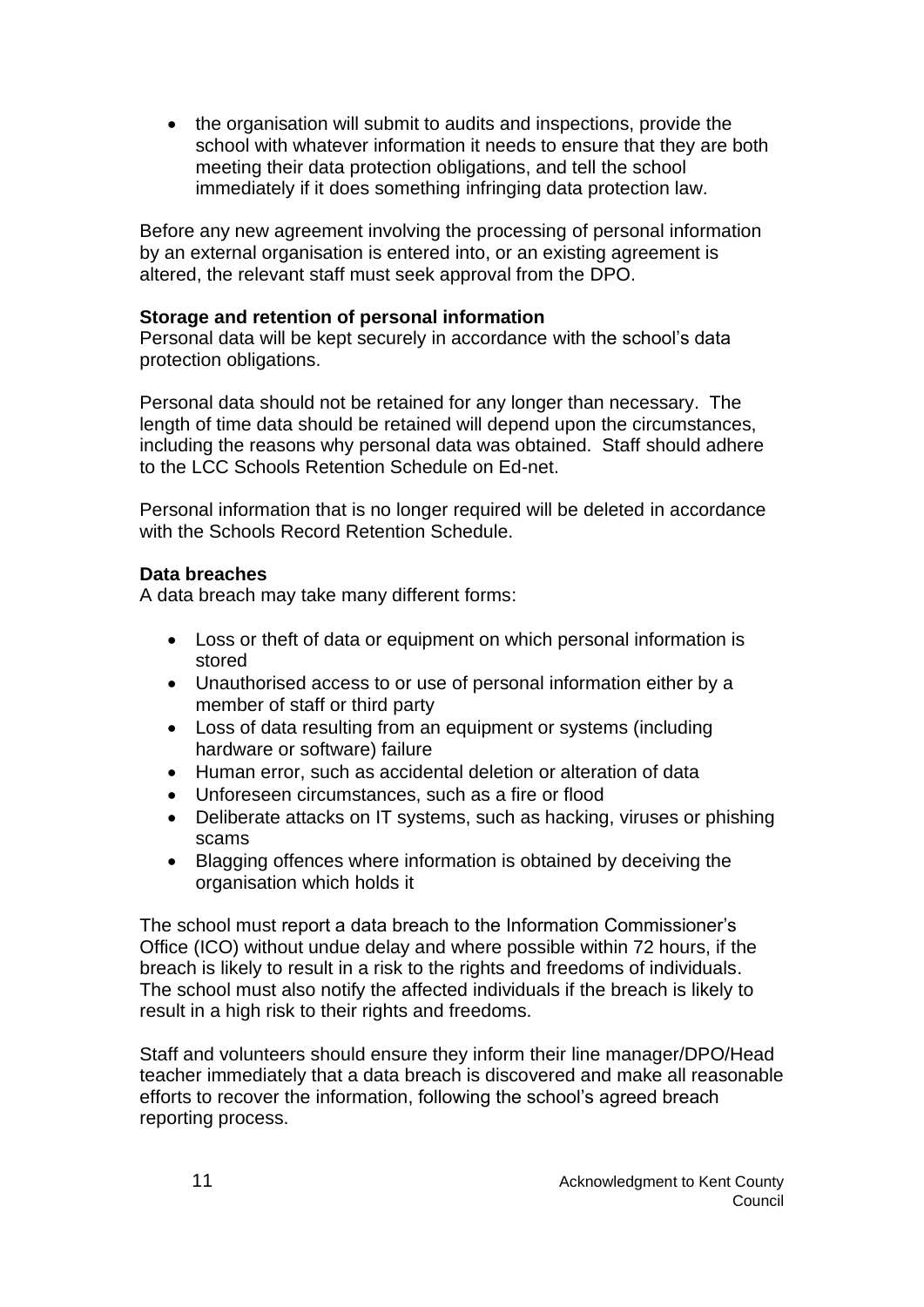## **Training**

The school will ensure that staff are adequately trained regarding their data protection responsibilities.

#### **Consequences of a failure to comply**

The school takes compliance with this policy very seriously. Failure to comply puts data subjects whose personal information is being processed at risk and carries the risk of significant civil and criminal sanctions for the individual and the school and may in some circumstances amount to a criminal offence by the individual.

Any failure to comply with any part of this policy may lead to disciplinary action under the school's procedures and this action may result in dismissal for gross misconduct. If a non-employee breaches this policy, they may have their contract terminated with immediate effect.

If you have any questions or concerns about this policy, you should contact your line manager or the school's DPO. Your schools DPO is Chris Walsh who can be contacted on 233-0410 or [chris.walsh@liverpool.gov.uk](mailto:chris.walsh@liverpool.gov.uk)

#### **Review of Policy**

This policy will be updated as necessary to reflect best practice or amendments made to the DPA 2018.

#### **The Supervisory Authority in the UK**

Please follow this link to the ICO's website [\(https://ico.org.uk/\)](https://ico.org.uk/) which provides detailed guidance on a range of topics including individuals' rights, data breaches, dealing with subject access requests, how to handle requests from third parties for personal data etc.

#### **Glossary**

**Automated Decision-Making (ADM):** when a decision is made which is based solely on automated processing (including profiling) which produces legal effects or significantly affects an individual. The Data Protection Act 2018 prohibits automated decision-making (unless certain conditions are met) but not automated processing.

**Automated Processing:** any form of automated processing of personal data consisting of the use of personal data to evaluate certain personal aspects relating to an individual, in particular to analyse or predict aspects concerning that individual's performance at work, economic situation, health, personal preferences, interests, reliability, behaviour, location or movements. profiling is an example of automated processing.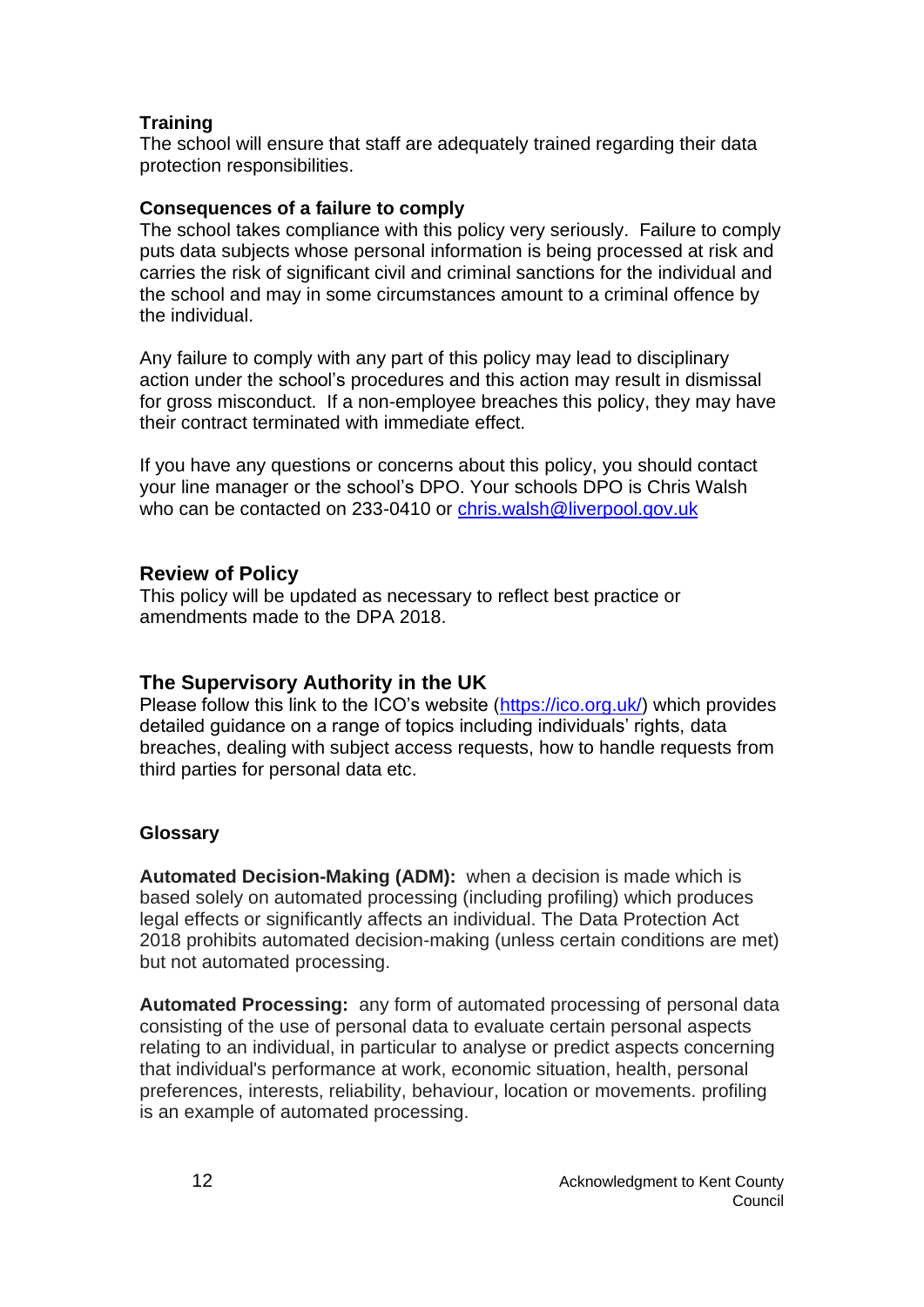**Consent:** agreement which must be freely given, specific, informed and be an unambiguous indication of the data subject's wishes by which they, by a statement or by a clear positive action, which signifies agreement to the processing of personal data relating to them.

**Data Controller** means the natural or legal person, public authority, agency or other body which, alone or jointly with others, determines the purposes and means of the processing of personal data. It is responsible for establishing practices and policies in line with the Data Protection Act 2018. The school is the Data Controller of all personal data relating to its pupils, parents and staff.

**Data Subject:** a living, identified or identifiable individual about whom we hold personal data. Data Subjects may be nationals or residents of any country and may have legal rights regarding their personal data.

**Data Privacy Impact Assessment (DPIA):** tools and assessments used to identify and reduce risks of a data processing activity. DPIA can be carried out as part of Privacy by Design and should be conducted for all major systems or business change programs involving the processing of personal data.

**Data Protection Officer (DPO):** the person required to be appointed in public authorities under the GDPR.

**EEA:** the 28 countries in the EU, and Iceland, Liechtenstein and Norway.

**Explicit Consent:** consent which requires a very clear and specific statement (not just action).

**General Data Protection Regulation (GDPR):** General Data Protection Regulation (*(EU) 2016/679*). Personal data is subject to the legal safeguards specified in the GDPR.

**Personal data** is any information relating to an identified or identifiable natural person (data subject) who can be identified, directly or indirectly by reference to an identifier such as a name, identification number, location data, an online identifier or to one or more factors specific to the physical, physiological, genetic, mental, economic, cultural or social identity of that natural person. Personal data includes sensitive personal data and pseudonymised personal data but excludes anonymous data or data that has had the identity of an individual permanently removed. Personal data can be factual (for example, a name, email address, location or date of birth) or an opinion about that person's actions or behaviour.

**Personal data breach** means a breach of security leading to the accidental or unlawful destruction, loss, alteration, unauthorised disclosure of, or access to, personal data transmitted, stored or otherwise processed.